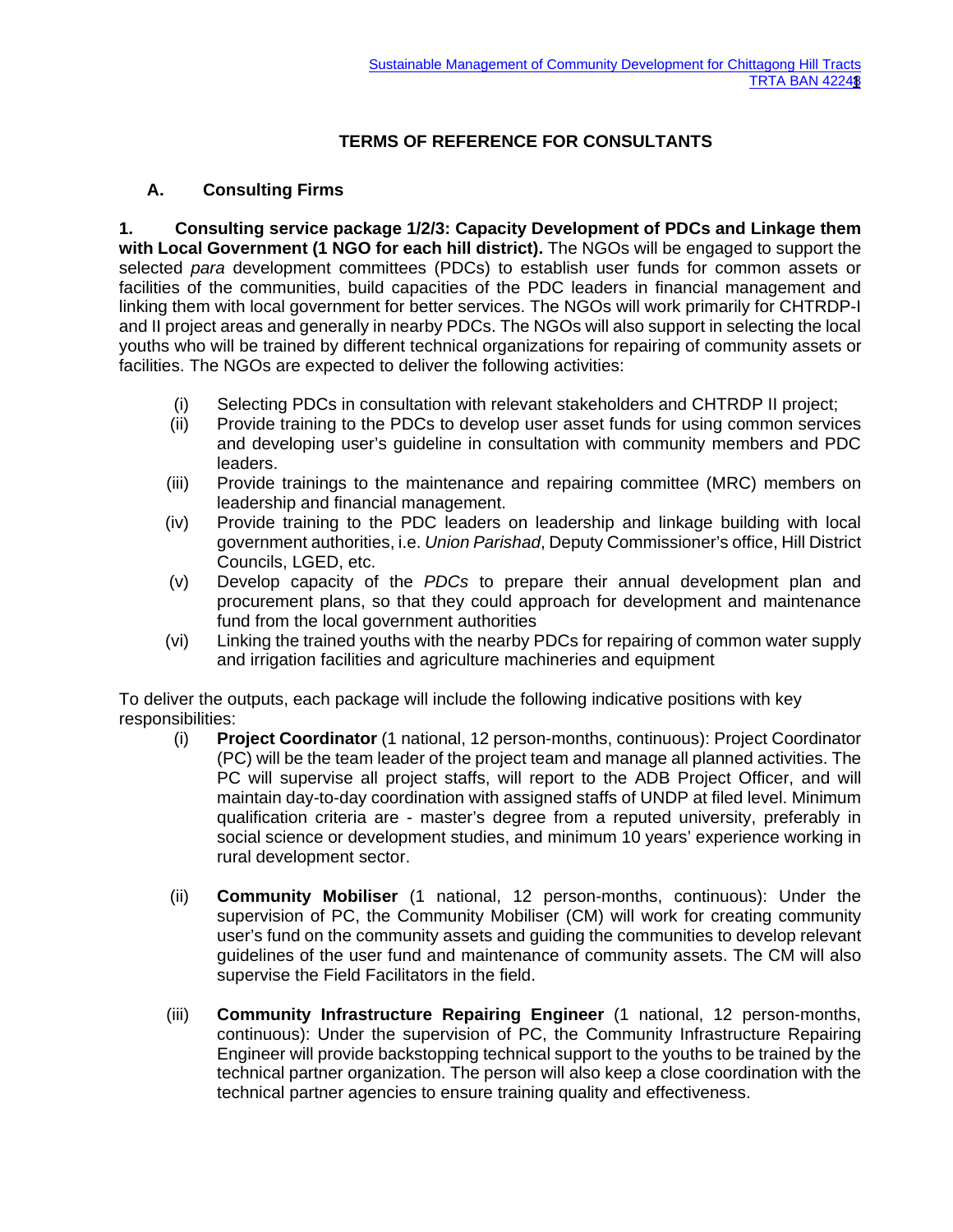- (iv) **Monitoring Officer** (1 national, 12 person-months, continuous): The Monitoring Officer will work under close supervision of PC and will be responsible for monitoring the progress and quality of the project activities. S/he will prepare monthly reports regularly.
- (v) **Field Facilitator** (10 national, 120 person-months, continuous)**:** The Field Facilitators will work under Community Mobiliser. Each of the Field Facilitators will cover at least 10 PDCs and will provide necessary trainings (as mentioned in deliverable no. ii-v) to the communities.
- (vi) **Administration and Finance Associate** (1 national, 12 person-months, continuous): The Administration and Finance Associate will work under the PC and will be responsible for office management, ensuring all necessary support to the project team and keeping accounts properly.

Duration of the assignment is one year. The NGO must have experience in community mobilization particularly in CHT region; Working experience with UN agencies or other renowned international organization will get preference. Good understanding of the local culture in CHT area is also desirable.

**2. Consulting service package 4 (1 NGO for 3 Hill Districts): Youth Employment Generation and Entrepreneurship Development.** The NGO will be engaged to train 125 youths from different areas on repair and maintenance (R&M) of water supply facilities and agricultural machineries and equipment of the nearby *paras*. Following the training, the youths will become skilled technician and self-entrepreneurs to earn from the repair works and keeping the community assets functional which would ensure sustainable services to communities. The selected youths will receive extensive training and tool boxes to start their self-entrepreneurship. The NGO will work for all three hill districts and primarily in CHTRDP-I and II project areas. Each skilled youth will cover at least four *paras* near his/ her location. The NGO is expected to deliver the following activities:

- (i) Selecting potential youths (at least 30% women), in consultation with relevant stakeholders from CHTRDP I and II project areas or nearby PDCs, who are interested to become an entrepreneur for R&M works of community assets;
- (ii) Provide training to the selected youths on R&M of water supply facilities, i.e. tubewells, ring-wells, Gravity Flow System (GFS), Infiltration Gallery (IFG), etc. and agricultural equipment and machineries i.e. Power Tiller, Power Pump, Diesel Engines, Eclectic Submersible Pumps, etc.
- (iii) Prepare R&M manual for the above items as an integral part of the training
- (iv) Provide training on entrepreneurship development and business planning.
- (v) Provide necessary toolkits following the training and initial seed money as a onetime grant to buy essential parts to start their entrepreneurship
- (vi) Ensure technical backstopping supports to the trained youths, at least for 6 months, and linking them with relevant government line departments.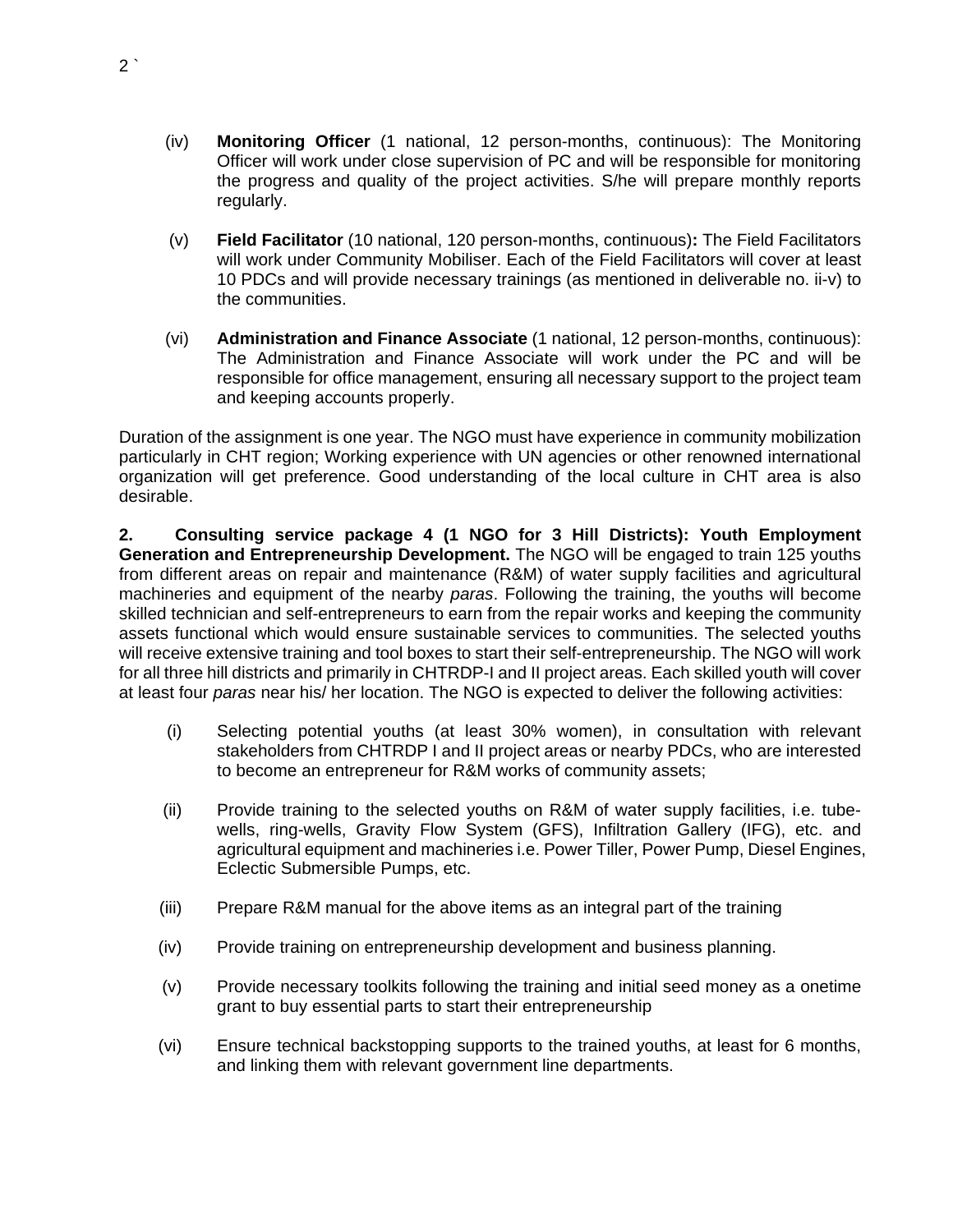To deliver the outputs, the package will include the following indicative positions with key responsibilities:

- (i) **Project Coordinator** (1 national, 12 person-months, continuous): The Project Coordinator (PC) will act as the team leader and will be responsible screening the potential youths, preparing the training plan, and administering the resources required for quality training for R&M works of community assets related to water supply and agricultural equipment. He will explore the market linkage for the graduated youth to make them self-entrepreneurs.
- (ii) **Training Coordinator / Engineer** (1 national, 12 person-months, continuous)**:** The Training Coordinator will work under the PC and will be responsible for organizing and delivery of the technical training. He will design the training modules, identify the appropriate training agencies/ resource persons, and ensure quality and effectiveness of the training.
- (iii) **Administration and Finance Associate** (1 national, 12 person-months, continuous): The Administration and Finance Associate will work under the PC and will be responsible for office management, ensuring all necessary support to the project team and keeping accounts properly.

Duration of the assignment is one year. The NGO must have at least 2 years' experience in skills development or vocational training or similar activities, particularly in CHT region; Working experience with UN agencies or other renowned international organization will get preference. Good understanding of the local culture in CHT area is also desirable.

## **B. Individual Consultant**

**3. Rural Infrastructure and NGO Monitoring Specialist** (1 National, 3 person-months, Intermittent). The consultant will work closely with and under the guidance of the ADB mission leader of CHTRDP II to: (i) monitor the implementation activities of the NGOs; (ii) assess the effectiveness of the NGO activities and advise on next quarter's work plan for each NGO, (iii) assist in the capacity development of the Project Management Office of CHTRDP II and NGO staff to implement the skills training activities; (v) review quarterly progress reports other survey reports prepared by UNDP, (vi) continue top supervision of UNDP field staff, and (viii) do regular field visits to achieve the above results. The specific roles of the specialist will be as follows:

- (i) Monitor UNDP's recruitment process for selection of the NGOs
- (ii) Prepare a work plan to achieve the targets in Design and Monitoring Framework of the project and coordinate with UNDP and NGOs accordingly;
- (iii) Review the methodology of the NGOs and suggest for the necessary changes for achieving optimum output/outcome under the component.
- (iv) Assist Capacity Development and Government Linkage NGOs in achieving DMF target of strengthening capacity of 300 PDCs on sustainable management of community assets/infrastructures.
- (v) Monitor the creation, operation and sustainability of the user asset fund
- (vi) Attend planning and review workshops organized by UNDP and monitor the performance
- (vii) Provide guidance to the entrepreneurship development NGOs in preparing the training manuals for repair and maintenance (R&M) of all water supply and agriculture equipment;
- (viii) Monitor the efficiency and effectiveness of the skill development trainings to the unemployed youths and ensure their placement at concerned PDCs after the training